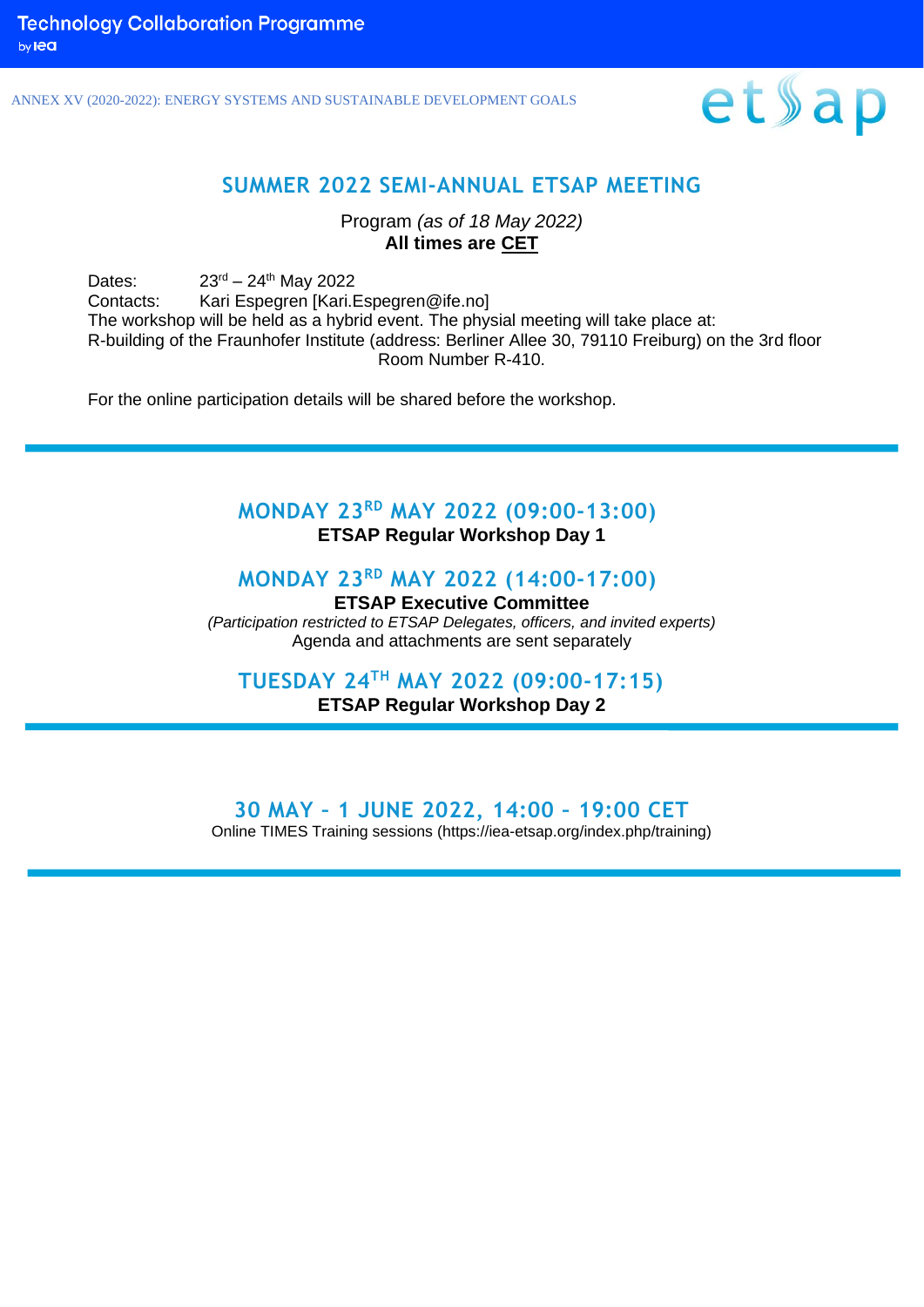ANNEX XV (2020-2022): ENERGY SYSTEMS AND SUSTAINABLE DEVELOPMENT GOALS

# et»ap

### **MONDAY 23 RD MAY 2022**

### **REGULAR ETSAP WORKSHOP**

#### **09:00 – 09:30 WELCOME**

Dr. Christoph Kost, Head of Group Energy Systems and Energy Economics Energy System Analysis, Fraunhofer ISE. Prof. B. O'Galachoir, Chair ETSAP Executive Committee

### **09:30-11:00 SESSION 1: DECARBONISATION**

### *Chair: Kari Espegren*

**Representing Industrial decarbonization Options in TIMES Belgium model** Dr. Partha Das, VITO NV (The Flemish institute for technological research), Belgium.

**China's low-carbon transition of transportation towards carbon neutrality** Mr. Hongbo Duan, University of Chinese Academy of Sciences

**Net-zero Transition by 2050: theory vs. practice?** Mr. Mario Tot, IAEA.

### **11:00-11:30 COFFEE BREAK**

### **11:30-13:00 SESSION 2: EMISSIONS CONTINUED AND RES-ELECTRICITY**

### *Chair: Evangelos Panos*

**Negative emissions via (bio)plastics - impacts on pathways to net-zero/negative emissions in Sweden**

Mr. Erik Sandberg, Luleå University of Technology, Sweden.

**Reproducing the evolution of import and export electricity price curves in Belgium, in the framework of a European power market**

Mr. Andrea Moglianesi, VITO NV (The Flemish institute for technological research), Belgium

**Assessing the impact and representativeness of Dunkelflaute events in long term energy system planning in TIMES Belgium model.** Mr. Juan Correa, VITO NV (The Flemish institute for technological research), Belgium.

**13:00-14:00 LUNCH**

**14:00-17:00 EXECUTIVE COMMITTEE MEETING**

### **TUESDAY 24TH MAY 2022**

### **REGULAR ETSAP WORKSHOP**

**9:00-11:00 SESSION 3: METHODOLOGICAL ISSUES**

### *Chair: Pieter Lodewijks*

**How higher spatial resolution impacts energy systems analysis: Evidence from multi-region TIMES-Ireland model**

Mr. Vahid Aryanpur, University College Cork, Ireland.

**Evaluating retrospective performance of energy system models in 31 European countries** Dr. Xin Wen, University of Geneva, Switzerland.

**Soft-linking of the TIMES-Italy model to a power and gas system model** Ms. Laura Tagliabue, RSE, Italy.

**The impact of including ancillary markets in the Norwegian energy system model** Dr. Pernille Seljom, IFE, Norway

### **11:00-11:30 COFFEE BREAK**

### **11:30 – 12:30 SESSION 4: ETSAP-TIAM**

*Chair: G. Giannakidis* Discussion on the update of the model and next steps.